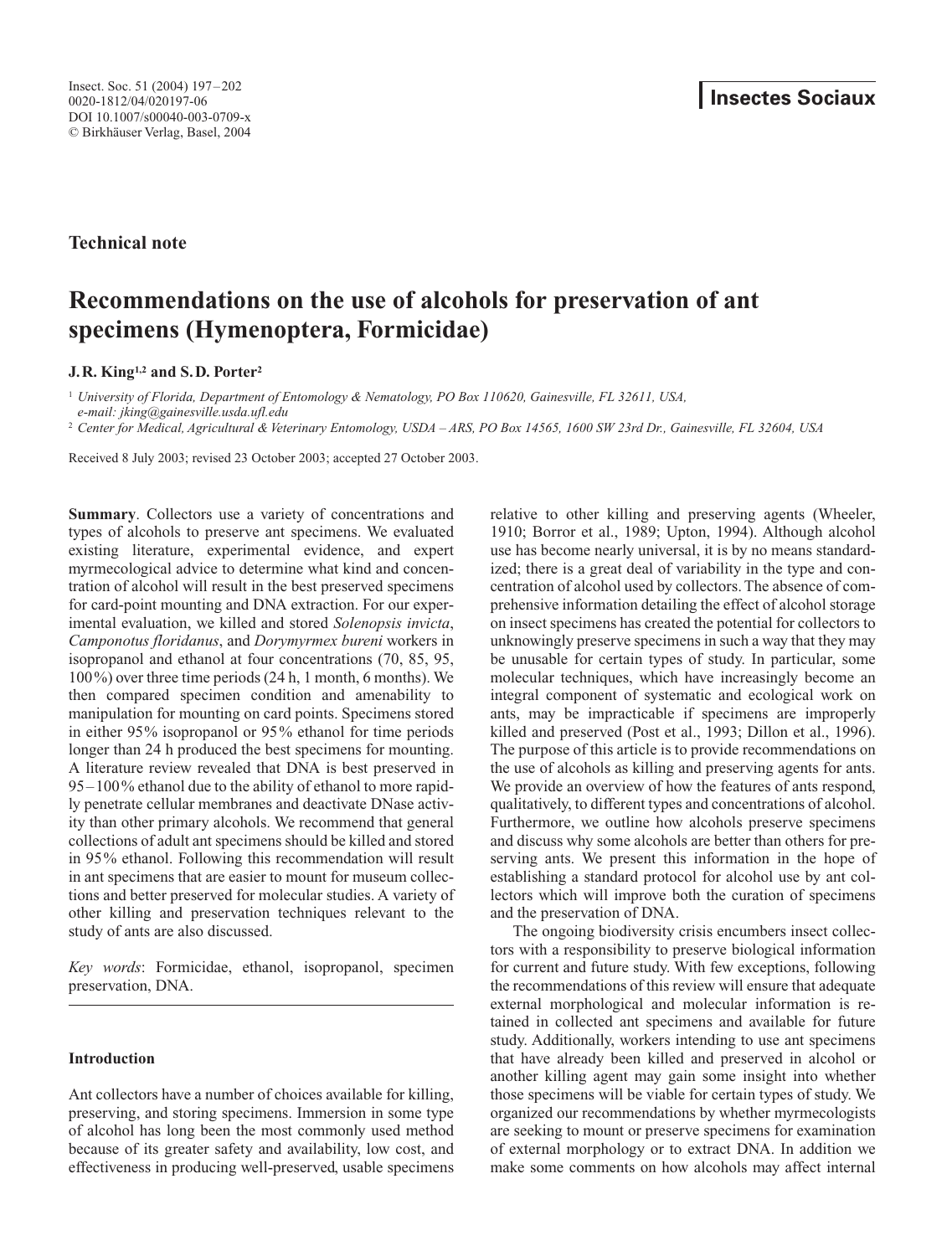tissue and organs. Although our recommendations are specific to the preservation of adult ant specimens, they are also generally relevant to many other adult insects with small bodies and heavily sclerotized exoskeleton.

## **Materials and methods**

Perhaps the most common reason for collecting ants for study is to observe their external features for identification. To ameliorate the process of identifying most ant species, representative, adult worker specimens must be mounted properly. Lattke (2000) provides a comprehensive, step-by-step review of ant specimen processing and curating for identification purposes and we favor his methodology with the caveat that collectors should employ an alcohol type and concentration consistent with our recommendations. When mounted, specimens are glued on points of paper inserted on the right side of the body between the middle and hind coxae to provide support across the ventral body surface. Regardless of the mounting technique used, there is usually some manner of manipulation of a specimen's body or body parts that must be done prior to mounting to assure that the point can be properly placed and that none of the features of the ant necessary for identification are obscured or hidden by their position. The type and concentration of alcohol used in the process of sorting and storing specimens affects their rigidity and can greatly facilitate the process of mounting specimens. Ideally, specimens should have some rigidity so that appendages will remain in position without being too rigid, brittle, or conversely, flexible to the point that limbs will not remain in the position they are placed.

To assess how alcohol may influence the process of mounting adult ants, we tested the effect of different types and concentrations of alcohol on three species of ants from three different subfamilies in a fourway fixed-level factorial design. We tested both isopropyl (isopropanol) and ethyl (ethanol) alcohol at 4 concentrations: 70%, 85%, 95%, and 100%, over three time periods: 24 h, 1 month, and 6 months. The different concentrations were made by diluting 100% isopropanol and ethanol with deionized water. *Solenopsis invicta* Buren*, Dorymyrmex bureni* (Trager), and *Camponotus floridanus* (Buckley), were used for the experiment. We selected these species because they represent a wide range in body sizes  $($  1 mm to  $>$  10 mm in total body length), commonly collected subfamilies (Myrmicinae, Formicinae, and Dolichoderinae) and genera. Seventy-two 2-dram (8 ml) glass, screw-top vials were used. Each vial received three workers (representative sizes were selected from the polymorphic species, *S. invicta* and *C. floridanus*), for a total of 216 specimens. At the end of each time period specimens were removed from alcohol and briefly dried by placing them on paper towel. To reduce bias, manipulations and observations were then performed by a different person without knowledge of the source of the specimen. To qualitatively evaluate the outcome of the effects of alcohol type and concentration on the condition of specimens intended for mounting, the second and third legs on the right side of each specimen were manipulated into a position appropriate for mounting (i.e. they were typically spread apart and arranged below the midline of the body). If the legs remained as placed, they were scored "yes", if not, they were scored "no." Condition (e.g. brittleness, flexibility, damage) of each specimen was also noted.

A logit analysis of a five-way contingency table was used to assess the relationship of species, alcohol type, time in alcohol, and alcohol concentration with specimen condition. For the analysis, a generalized linear model was fit to data using a logistic link function in *proc genmod* in SAS (Allison, 1991; SAS Institute, 2000; Stokes et al., 2000). Interactions were not found to be significant and were excluded from the final model (Allison, 1991). In addition, it should be noted that an examination of the parameter coefficients in *proc genmod* is, by default, a contrast between the highest value of a classification variable and all other values (Allison, 1991).

### **Results**

Alcohol concentration ( $X^2 = 97.5$ , 3 d.f.,  $p < 0.0001$ ) and time in alcohol ( $X^2 = 12.73$ , 2 d.f.,  $p = 0.0017$ ) were the only variables that affected the outcome response, while species and alcohol type had no affect on the adjustability of specimen legs. An analysis of the parameter estimates showed that the outcome responses at alcohol concentrations  $70\%$  ( $X^2$  = 28.69, 1 d.f.,  $p < 0.0001$ ) and 85% ( $X^2 = 30.11$ , 1 d.f.,  $p <$ 0.0001) were significantly different from outcome responses at 100% (Table 1). The outcome response at 95% was not significantly different from 100%. Additionally, specimens exposed to alcohol for only 24 h were significantly different  $(X^2 = 7.74, 1 \text{ d.f., } p < 0.0054)$ , from those exposed for 6 months, while those immersed for 1 month were not significantly different from specimens immersed for 6 months. These results indicate that regardless of species or type of alcohol, specimens exposed to higher concentrations of alcohol (95% or higher) for periods of time greater than 24 h will be more amenable to manipulation for mounting (but see Table 1, and comments below on specimen condition).

Qualitatively, among alcohol concentrations there were distinct differences among specimens. Specimens killed and stored in both 70% and 85% ethanol and isopropanol were generally flexible and rubbery. Legs, antennae, and body position could all be easily manipulated without damage; however, they tended to return to their original position and could rarely be coaxed to hold a position that facilitated mounting. Additionally, some specimens stored in 70% alcohol for the six months were noticeably swollen, typically with distended pleural and intersegmental membranes on the abdomen. In contrast, specimens stored in 100% alcohol tended to produce extremely stiff and brittle specimens that often lost tarsi and antennae – even when handled with extreme care. Similarly, species with relatively softer bodies (*D. bureni* and *C. floridanus*) tended to have shriveled abdomens (and in a few cases, head capsules) when stored for 1–6 months in 100% alcohol. Overall, regardless of species, alcohol type, or time of storage, killing and preserv-

Table 1. Frequencies of positive and negative ant specimen scores for mounting grouped by the length of time immersed in alcohol and the concentration of alcohol used. Specimens were scored "yes" if they were amenable to mounting (i.e. if legs and body remained in position after manipulation). Generally, specimens stored in absolute ethanol and isopropanol were extremely brittle and could not be manipulated without breaking appendages. In contrast, specimens stored in 95% alcohols were not brittle and were easily manipulated.

| Concentration | Time     |    |         |          |          |          |
|---------------|----------|----|---------|----------|----------|----------|
|               | 24 hours |    | 1 month |          | 6 months |          |
|               | yes      | no | yes     | no       | yes      | no       |
| 70%           | 6        | 12 | 4       | 14       | 6        | 12       |
| 85%           | 3        | 15 | 8       | 10       | 4        | 14       |
| 95%           | 9        | 9  | 18      | $\theta$ | 18       | $\theta$ |
| 100%          | 15       | 3  | 18      | 0        | 18       | $\theta$ |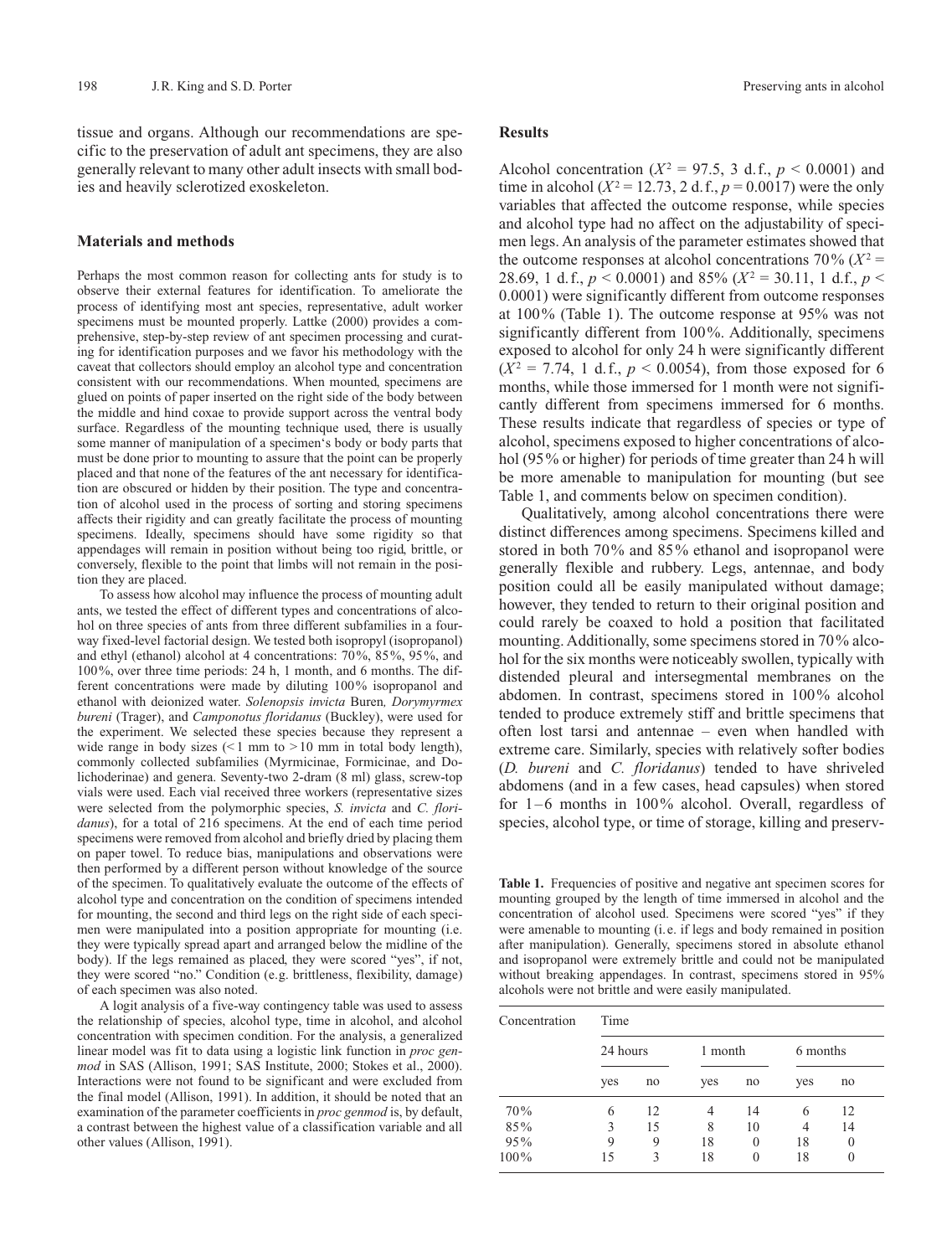ing ants in 95% alcohol produced specimens best suited for manipulation and mounting, with minimal shrinkage or swelling of body parts, and without brittleness.

# **Discussion**

Proper curation and preservation of biological specimens is a crucial component of both the ecological and evolutionary study of ants and insects. For collectors to attain the best-preserved specimens for mounting and DNA extraction, the processes of tissue degradation and DNA decay must be severely limited or stopped while damage to external features and molecular structures is minimized. Therefore, to be most effective a preservative (or preservative process) should remove water and oxygen and sterilize tissues to prevent damage from autolytic processes (e.g. DNase activity), hydrolytic processes (e.g. hydrolysis of phosphodiester or carbon-nitrogen bonds), and micro-organisms (Baker, 2000; Prendini et al., 2002). Furthermore, to prevent denaturation and degradation of proteins and nucleic acids over time, oxidative processes must also be slowed or stopped by lowering temperatures and excluding light (Prendini et al., 2002).

Primary (monohydric) alcohols such as ethanol and isopropanol are effective preservatives because they coagulate proteins and disrupt cellular membrane function (halting DNase activity and killing micro-organisms) without unduly damaging external features. Additionally, primary alcohols enter specimen tissues in proportion to their water content, effectively precipitating DNA from solution with water (preventing hydrolysis of phosphodiester and carbon-nitrogen bonds). This process occurs as, in the presence of ethanol and isopropanol at high concentrations (e.g. greater than 50% aqueous solution), the interhelical interactions become so strong that the tertiary structure of DNA becomes stabilized due to an almost complete absence of hydrogen bonding and base-stacking; i.e. the DNA becomes insoluble, aggregated, and thermally stable (Piškur and Rupprecht, 1995; Sergeyev et al., 1999).

Primary alcohols are effective preservatives for insects because of their small size and chitinous integument. Soft, membranous cuticle, typically found in areas of joint flexion and intersegmental regions, is more hydrophilic than hard cuticle and is likely where most diffusion through external integument occurs for polar, primary alcohols. When specimens are immersed in alcohols their tissues become saturated. Both ethanol and isopropanol first enter ant specimens primarily through the alimentary canal and the respiratory system and then penetrate internal tissues by passively diffusing through cellular membranes. However, diffusion may occur slowly or be hindered if specimens close oral, anal, or respiratory tracts upon immersion or if the specimens are very large. Additionally, the type and concentration of alcohol will determine the rate of diffusion and the final water to alcohol ratio within specimen tissues.

## *Mounting specimens*

The concentration of primary alcohol (ethanol or isopropanol) used to kill and store ants clearly impacts the quality of specimens intended for mounting. Based on our results, storage of specimens in 95% ethanol and isopropanol produces specimens most amenable to mounting without the excessive flexibility or brittleness seen in specimens stored at lower and higher concentrations, respectively. In addition, we have also observed that ant specimens killed and (temporarily) stored in alternative killing agents commonly employed in field collecting techniques (e.g. pitfall traps, malaise traps, kill jars, etc.) such as ethylene glycol, propylene glycol, glycerin, and ethyl acetate are typically not adversely affected for mounting purposes if they are cleaned and eventually stored in alcohol prior to mounting.

There is evidence that long-term storage of ant specimens in isopropanol may discolor specimens more than ethanol (S. Cover, J. Lattke, pers. comm.). This is likely a result of the greater propensity of isopropanol (and other longer-chain alcohols) to extract lipids and proteins (including pigments) from cellular membranes over time at high concentrations (Goates and Knutson, 1994). However, damage to external features resulting from any long-term (e.g. decades or longer) storage of specimens in alcohol may be prevented or reduced if they are stored near or below the freezing point (0°C) in a dark environment (Masner, 1994). The volume ratio of alcohol to specimens should be kept very high (30 or more times specimen volume) to avoid dilution of the preservative (Martin, 1977). This is likely only to be a problem with ants if large worker or colony series are collected or if small vials are used to store very large specimens. Large volumes of high concentrations  $(270\%)$  of alcohols kept for long periods of time should be maintained in fireproof conditions. Glass vials should be used for long-term storage as plastic is less fire resistant and may also eventually be degraded by high concentrations of ethanol (Prendini et al., 2002). Highly concentrated primary alcohols are flammable liquids and may require special packaging and labeling requirements according to the transportation laws of the countries of origin and destination. Shipping companies (e.g. Federal Express) or government agencies (e.g. United States Department of Transportation) in origin and destination countries should be consulted prior to the shipment of specimens in alcohol to assure proper handling and delivery. Martin (1977) and Upton (1991) provide further comprehensive, general entomological literature resources for collection, curation, preservation, and storage techniques not covered here.

Although live or freshly killed specimens may be preferable, a wide variety of methods of fluid preservation for insects intended for internal morphological study can be used for adult and immature life-stages of ants. Among those choices, the use of alcohol as a killing agent and preservative for specimens should be carefully considered prior to collection as some histological and slide-mounting methods may be confounded by the use of alcohol (Wheeler and Wheeler, 1960; Barbosa, 1974; Martin, 1977). Conversely, many established fluid preservation techniques (particularly those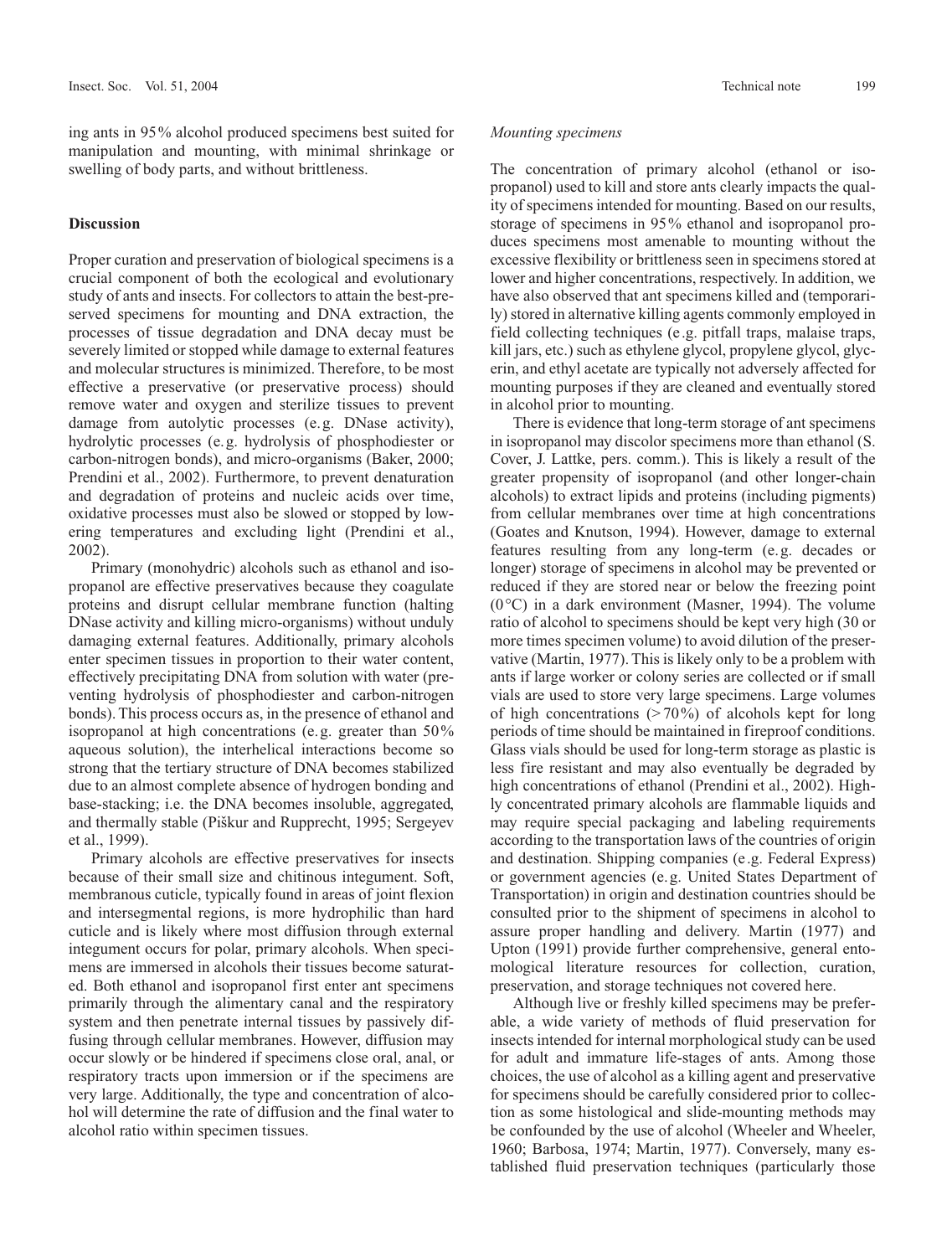that require the use of formalin or acetic acid) may damage external features or prevent DNA extraction. For both the immature and adult life stages of many insects, the use of alcohol (particularly concentrations higher than 85%) is contraindicated as a killing agent for many histological techniques and internal morphological studies as it may make internal tissues brittle, shrink organs, or discolor organs and tissue; although it may be recommended for storage after fixation in other agents such as acetic alcohols, Carnoy's solution, boiling water, or others (Wheeler and Wheeler, 1960; Barbosa, 1974; Martin, 1977; Borror et al., 1989; Upton, 1991, 1994).

Wheeler and Wheeler (1960) have written an excellent paper on techniques for the study of ant larvae and it should be used as a guideline for the study of internal and external morphology of immature ant forms. Further reading on the broad subject of histological and internal morphological study techniques for insects, including formulae of commonly used fixatives and clearing, staining, and relaxing media applicable to adult ants can be found in Barbosa (1974), Martin (1977), Borror et al. (1989), and Upton (1991, 1994).

## *Extraction of DNA*

Molecular techniques, including DNA amplification methods (i.e. Polymerase Chain Reaction, or PCR), require at least some intact DNA. Because it is often extremely difficult to obtain or transport and maintain live specimens of the majority of ant species, preservation techniques that conserve intact DNA are crucial for molecular studies. Accordingly, effective preservation protocols have been developed for many taxa (including many insect groups), but none have been published specifically for ants. Although there are differences among insect orders and families in the effectiveness of various preservation techniques (Post et al., 1993; Reiss et al., 1995; Dillon et al., 1996; Austin and Dillon, 1997; Koch et al., 1998; Prendini et al., 2002), it is generally accepted that the most consistently effective method of DNA preservation amenable to field collecting techniques is immersion in absolute ethanol (Baker, 2000; Prendini et al., 2002).

Ants, like wasps (Dillon et al., 1996; Austin and Dillon, 1997), may be robust to different methods of alcohol preservation as intact (amplifiable) DNA can be extracted from specimens stored in lower concentrations (e.g. 70–90%) of ethanol and isopropanol stored at room temperature (S. Valles, pers. comm.). However, for the most consistent results both adult (workers and sexuals) and immature ant specimens intended for molecular study should be killed and preserved in 95–100% ethanol and stored under cold (e.g.  $\leq$ 4 $\degree$ C), dark conditions (e.g. in a freezer) (Prendini et al., 2002; P. Ward, pers. comm.). Specimens stored in 95–100% ethanol kept at room temperature for longer than two months may yield diminishing quantities of DNA (Reiss et al., 1995). For long-term fluid preservation (e.g. for many months or years) specimens should be stored in absolute ethanol and frozen at  $-20^{\circ}$ C or colder (and kept in the dark) (Dean and Ballard, 2001). Genetic voucher specimens should be prepared using cryo-fixation methods and deposited in permanent, liquid-nitrogen cryo-preservation facilities (e.g. American Museum of Natural History's Ambrose Monell Cryo Collection) that maintain specimens near  $-150^{\circ}$ C to ensure DNA stability for decades or longer (Hanner and Webster, 2002).

Generally, fixatives other than ethanol (e.g. isopropanol, methanol, formalin, Carnoy's solution) should be avoided for storage of specimens intended for molecular work as it has been shown that they do not preserve insect DNA as well (Post et al., 1993; Reiss et al., 1995; Dillon et al., 1996). Additionally, lower concentrations of ethanol (< 95%) should be avoided for storing specimens, particularly if dilution caused by a large specimen to alcohol volume ratio cannot be avoided. To minimize the effects of dilution, alcohol should be replaced promptly after initial immersion (at 24 h), and periodically (once per week for several weeks) thereafter for very large samples (Prendini et al., 2002).

Why does ethanol seem to preserve DNA in specimens better than other primary alcohols? The answer to this question is likely dependent on a combination of how quickly the alcohols penetrate cellular membranes and how effectively they precipitate DNA and halt DNase activity intracellularly. The most comprehensive data on the diffusion of primary alcohols across cellular membranes comes from the field of investigative dermatology using the stratum corneum, the lipid-enriched keratin layer of human epidermis, as a chemically similar analogue for all cellular membranes (Scheuplein, 1965). The rate of diffusion of primary alcohols has been shown be a product of (and is proportional to) the diffusion coefficient of the molecules across membranes: at the same concentration gradient, small polar molecules will diffuse more rapidly across a phospholipid bilayer than large polar molecules (Scheuplein, 1965; Scheuplein and Blank, 1973). Accordingly the rate of diffusion for primary alcohols through epidermis follows the order methanol < ethanol < isopropanol. Additionally, based on research on the preservation of DNA in a variety of plant tissues using alcohol, Flournoy et al. (1996) have proposed that ethanol may more effectively denature DNases than methanol. In combination, this evidence supports the hypothesis that ethanol is the best primary alcohol for use as a preservative of specimens intended for molecular work as it will penetrate cell membranes more rapidly than isopropanol and more effectively precipitate DNA and coagulate DNases than methanol (Adams et al., 1999; R.P. Adams, pers. comm.).

A variety of killing agents, including ethanol, isopropanol, ethyl acetate, ethylene glycol, and various fixatives have been evaluated for their impact on the extractability of DNA from various insect groups (including Coleoptera and Hymenoptera) (Post et al., 1993; Reiss et al., 1995; Dillon et al., 1996; Austin and Dillon, 1997; Koch et al., 1998; Prendini et al., 2002). Generally, none of these agents performed as well as absolute ethanol for preserving DNA, although wasps killed and stored in ethylene glycol reliably produced amplifiable DNA (Dillon et al., 1996). Additionally, specimens killed in agents other than 95–100% ethanol, even if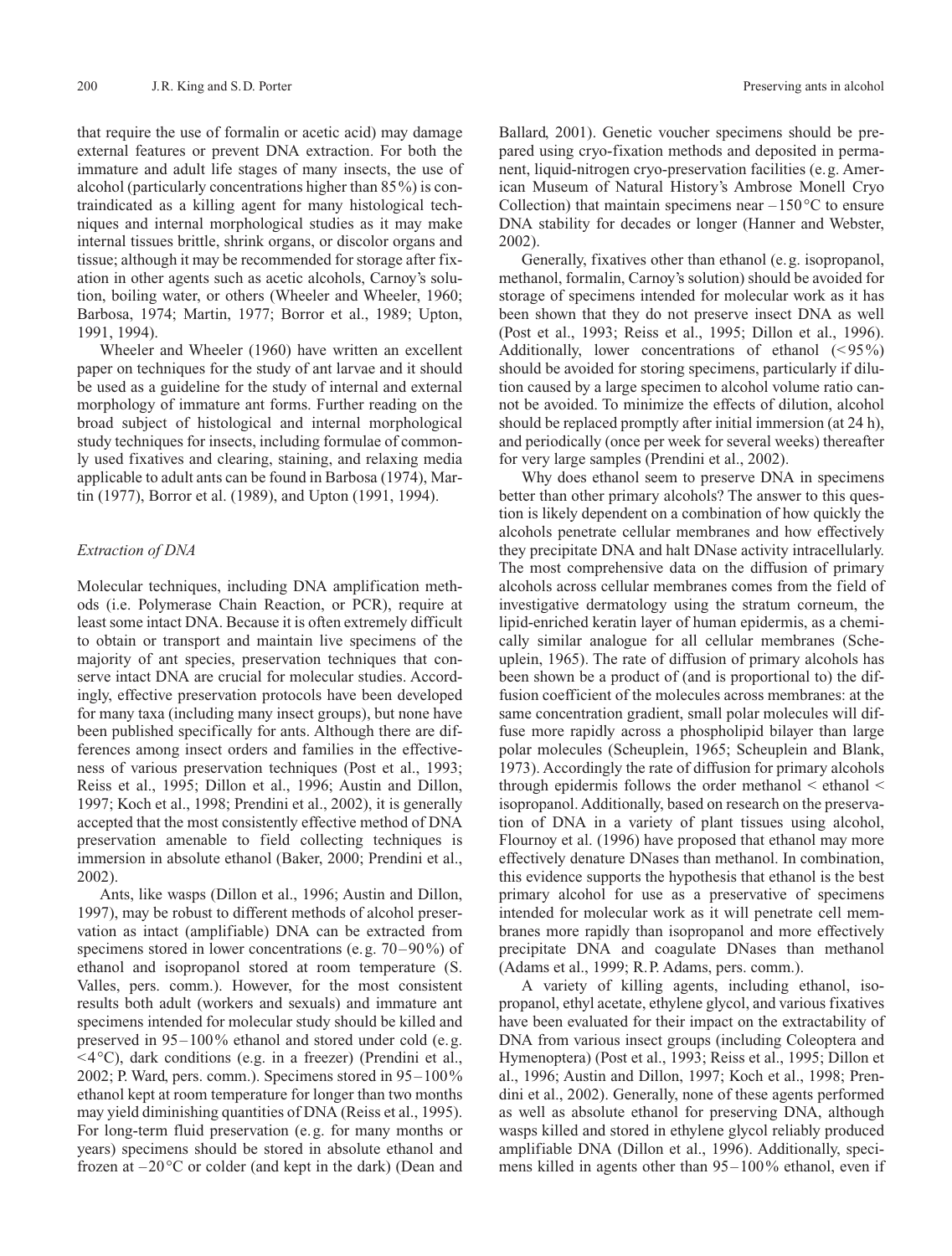eventually stored in 95–100% ethanol, may not yield extractable DNA (Reiss et al., 1995; Dillon et al., 1996; Austin and Dillon, 1997). Other molecular methods, such as cuticular hydrocarbon analysis, may be confounded by the use of alcohols (D. Carlson, pers. comm.). Accordingly, specimens intended for cuticular hydrocarbon analysis or multiple molecular technique analyses should be live or temporarily preserved in hexane (Narang and Seawright, 1990; Narang et al., 1993). Further research on the effects of various killing agents on extracting DNA from ants is warranted, particularly for non-evaporating agents such as ethylene glycol ("toxic" antifreeze) or propylene glycol ("non-toxic" antifreeze) which are often used in field techniques (e.g. pitfall traps).

Neither reagent grade isopropanol nor ethanol can be obtained commercially as true absolute; the actual percentage is likely to be between 99.5–99.9% with water and possibly trace amounts of other materials such as benzene which may remain if used in the manufacturing process (which may affect DNA extraction – see Ito, 1992) (Sigma-Aldrich Co., customer service, pers. comm.). Lower concentrations of reagent grade alcohol (e.g. 95%) typically contain water and may contain other fluids such as methanol. Denatured alcohol (ethanol to which toxic substances have been added) may contain ingredients such as methanol, isopropanol, ethyl acetate, methyl ethyl ketone, methyl isobutyl ketone, and various hydrocarbons (Sigma-Aldrich Co., customer service, pers. comm.). Denatured alcohol, while often less expensive and more widely available, may affect specimen condition (e.g. discoloration) if used for long-term storage (S. Cover, J. Lattke, pers. comm.) and should be avoided for molecular work (Post et al., 1993; Dillon et al., 1996). Baker (2000) and DeSalle et al. (2002) provide further, detailed information on molecular techniques, preservation methods, and DNA resources.

## *Conclusions*

Specimens intended for study of external morphology or DNA extraction (or both) should be killed and stored in 95% reagent grade ethanol whenever possible to ameliorate the process of curation (mounting) while increasing the likelihood of DNA preservation. If molecular extraction is the primary goal for a study of ants, the collectors should consider using absolute ethanol and cryo-preserving specimens for longer-term storage to minimize DNA degradation. Specimens stored in lower concentrations of alcohol (< 95%) or in other liquids can be placed in higher concentrations of ethanol or isopropanol to make them more amenable for mounting. Similarly, specimens stored in absolute methanol, ethanol, or isopropanol can be made less brittle by storing them in lower concentrations of ethanol or isopropanol, or by placing them in water for a short time  $(< 24$  h). Dried specimens can also be rehydrated in this manner although other methods of specimen relaxation may be preferred (Barbosa, 1974; Borror et al., 1989; Upton, 1991). Storing soft bodied insect specimens intended for morphological study, such as

ant larvae, in alcohols at concentrations higher than 85% is not recommended (Wheeler and Wheeler, 1960).

# **Acknowledgements**

This paper was inspired by J.R. King's discussion of the use of alcohol for preservation of ants with instructors at the 2001 Ant Course at the Southwest Research Station in Portal, Arizona. We sincerely thank Stefan Cover, John Lattke, Phil Ward, Steven Valles, David Carlson, and Robert Adams for contributing their expert opinions and advice. We thank Lloyd Davis for collecting *S. invicta* queens and aiding in specimen processing. Steven Valles, Lloyd Morrison, and Lloyd Davis provided comments on an earlier version of this manuscript. J.R. King was supported by a University of Florida Alumni Fellowship.

## **References**

- Adams, R.P., M. Zhong and Y. Fei, 1999. Preservation of DNA in plant specimens: inactivation and reactivation of DNases in field specimens. *Mol. Ecol. 8*: 681–684.
- Allison, P.D., 1991. *Logistic Regression Using the SAS System: Theory and Application*. SAS Institute, Inc., Cary, North Carolina. 288 pp.
- Austin, A.D. and N. Dillon, 1997. Extraction and PCR of DNA from parasitoid wasps that have been chemically dried. *Aus. J. Entomol. 36*: 241–244.
- Baker, A.J. (Ed.), 2000. *Molecular Methods in Ecology*. Blackwell Science, Oxford. 337 pp.
- Barbosa, P., 1974. *Manual of Basic Techniques in Insect Histology*. Autumn Publishers, Amherst, Massachusetts. 253 pp.
- Borror, D.J., C.A. Triplehorn and N.F. Johnson, 1989. *An Introduction to the Study of Insects, Sixth edition*. Saunders College Publishing, Fort Worth, Texas. 875 pp.
- Dean, M.D. and J.W.O. Ballard, 2001. Factors affecting mitochondrial DNA quality from museum preserved *Drosophila simulans*. *Entomol. Exp. Applic. 98*: 279–283.
- DeSalle, R., G. Giribet and W. Wheeler (Eds.), 2002. *Techniques in Molecular Systematics and Evolution*. Birkhäuser Verlag, Basel, Switzerland. 407 pp.
- Dillon, N., A.D. Austin and E. Bartowsky, 1996. Comparison of preservation techniques for DNA extraction from hymenopterous insects. *Ins. Mol. Bio. 5*: 21–24.
- Flournoy, L.E., R.P. Adams and R.N. Pandy, 1996. Interim and archival preservation of plant specimens in alcohols for DNA studies. *Biotechniques 20*: 657–660.
- Goates, C.Y. and K. Knutson, 1994. Enhanced permeation of polar compounds through human epidermis. I. Permeability and membrane structural changes in the presence of short chain alcohols. *Biochim. Biophys. Acta 1195*: 169–179.
- Hanner, R. and B. Webster, 2002. Cryopreservation of whole flies, a technique for the preparation of genetic voucher specimens. *Dros. Inf. Serv. 84*: 185–186.
- Ito, K., 1992. Nearly complete loss of nucleic acids by commercially available highly purified ethanol. *Biotechniques 12*: 69–70.
- Koch, D.A., G.A. Duncan, T.J. Parsons, K.P. Pruess and T.O. Powers, 1998. Effects of preservation methods, parasites, and gut contents of black flies (Diptera: Simuliidae) on polymerase chain reaction products. *J. Med. Entomol. 35*: 314–318.
- Lattke, J.E., 2000. Specimen processing: building and curating an ant collection. In: *Ants: Standard Methods for Measuring and Monitoring Biodiversity*. (D. Agosti, J.D. Majer, L.E. Alonso and T.R. Schultz, Eds.), Smithsonian Institution Press, Washington, D.C. pp. 155–171.
- Martin, J.E.H., 1977. *The Insects and Arachnids of Canada Part 1: Collecting, Preparing, and Preserving Insects, Mites, and Spiders*.